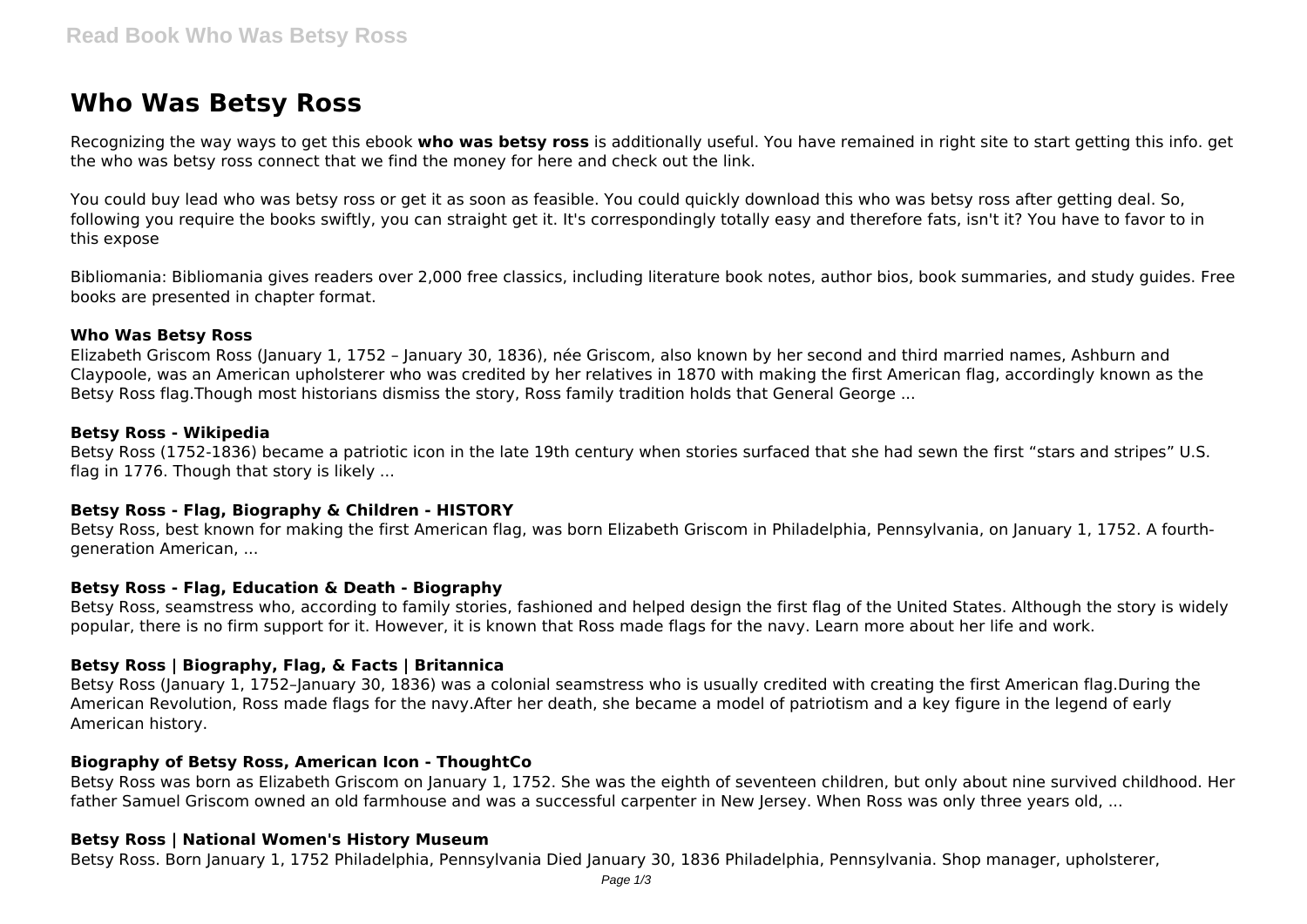seamstress. Betsy Ross is widely believed to have made the first American flag.Widowed three times, she had seven daughters, lived through the American Revolution, and for sixty-two years ran her own small business.This spirited, independent woman lived a ...

## **Betsy Ross | Encyclopedia.com**

Betsy Ross was an American woman credited with making the first American flag, known as the Betsy Ross flag. She was a fourth-generation American born in Philadelphia, Pennsylvania. She and her husband John Ross owned an upholstery business and it is believed that President George Washington requested Betsy to make the first American flag.

# **Betsy Ross Biography - Facts, Childhood, Family Life ...**

Facts about Betsy Ross talk about the woman who made the first American flag in 1776. She was born on 1 January 1752 and passed away on 30 January 1836. Betsy Ross was born as Elizabeth Phoebe Griscom. She was also called as Elizabeth Ashburn and Elizabeth Calypoole due to her second and third marriage.

# **10 Facts about Betsy Ross | Fact File**

Betsy Ross (1752–1836) was an upholsterer in Philadelphia who produced uniforms, tents, and flags for Continental forces. Although her manufacturing contributions are documented, a popular story evolved in which Ross was hired by a group of founding fathers to make a new U.S. flag. According to the legend, she deviated from the 6-pointed stars in the design and produced a flag with 5-pointed ...

# **Betsy Ross flag - Wikipedia**

The legend of Betsy Ross is filled with mystery. In fact, her role in the founding of this country has evolved over time turning her into an almost mythical figure. As such, it is difficult to definitively claim certain actions allegedly taken by Ross herself. However, Ross, in fact, contributed greatly to the American war effort during the Revolutionary War and helped to

# **Betsy Ross | American Battlefield Trust**

Betsy Ross with Major Ross, Robert Morris and George Washington explaining how she cut the stars for the American flag : Seamstress. 1752 - 1836. Betsy Ross was born Elizabeth Griscom and is widely credited with making the first American flag but there is no evidence that the tale is true.

## **Betsy Ross**

Betsy Ross herself lost two husbands to the Revolutionary War. During the conflict the British appropriated her house to lodge soldiers. Through it all she managed to run her own upholstery business (which she continued operating for several decades after the war) and after the soldiers left, she wove cloth pouches which were used to hold gunpowder for the Continentals.

# **Betsy Ross and the American Flag - US History**

For some, the Betsy Ross flag is just a reminder of the country's history. Still, its origin is steeped in a time period where America was a slaverydriven and openly racist country.

# **Is the Betsy Ross Flag Racist? Meaning, History and ...**

Meetings with Colonel Ross and Robert Morris cannot be documented. Further, it is illogical to assume that Washington was present at the alleged meeting with Betsy Ross on the design of the flag when it is known that he wanted a national standard made for the use of the army in 1779.